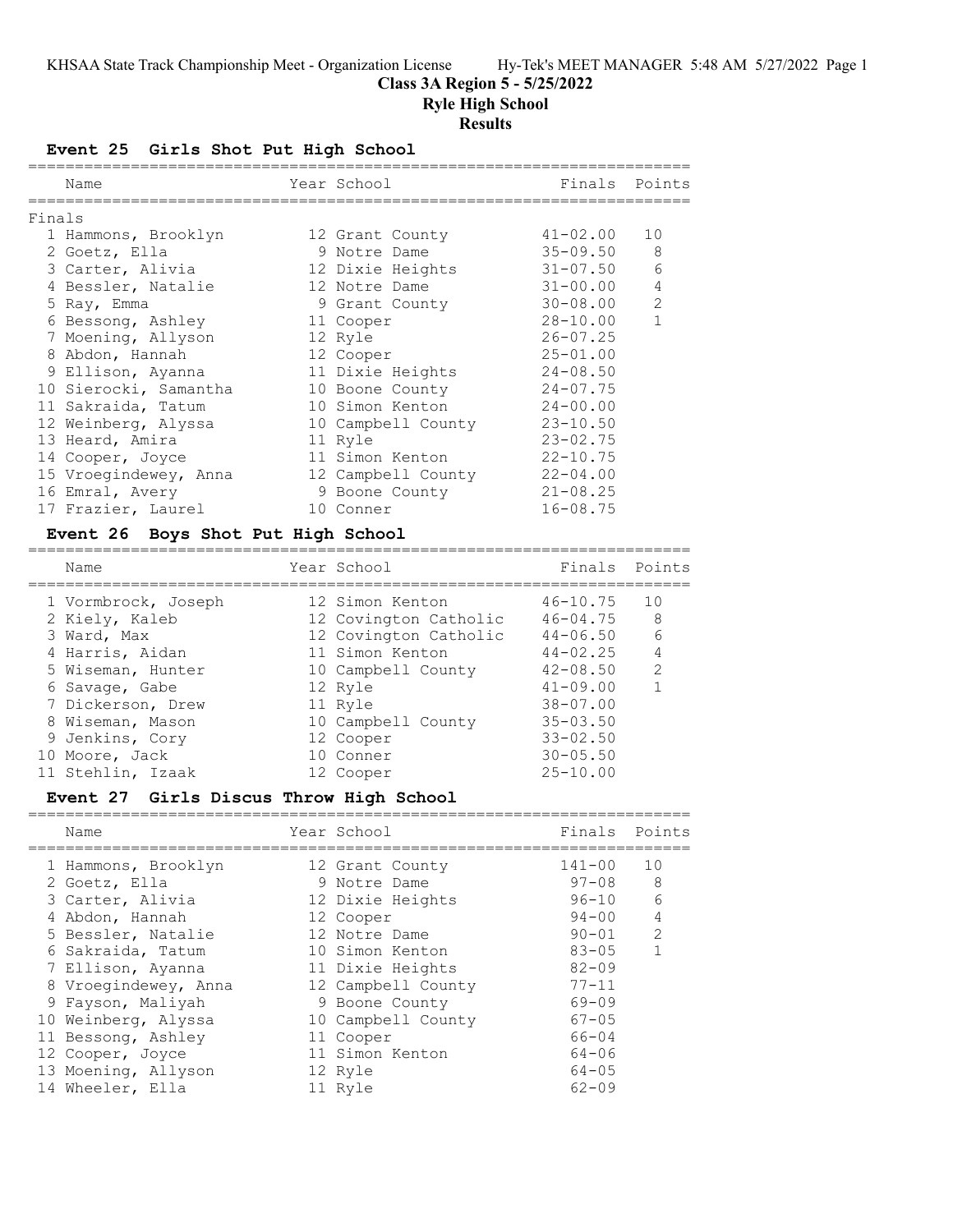### **Class 3A Region 5 - 5/25/2022**

**Ryle High School**

**Results**

### **....Event 27 Girls Discus Throw High School**

| 15 Harlan, Josephine | 11 Conner       | 60-04     |
|----------------------|-----------------|-----------|
| 16 Johnson, McKenna  | 11 Boone County | $59 - 07$ |
| 17 Hopper, Alison    | 12 Conner       | $54 - 11$ |

#### **Event 28 Boys Discus Throw High School** =======================================================================

| Name               | Year School | Finals Points         |            |               |
|--------------------|-------------|-----------------------|------------|---------------|
| 1 Wiseman, Hunter  |             | 10 Campbell County    | 143-00     | 10            |
| 2 Reece, Grant     |             | 11 Conner             | $142 - 09$ | 8             |
| 3 Savage, Gabe     |             | 12 Ryle               | $135 - 06$ | 6             |
| 4 Harris, Aidan    |             | 11 Simon Kenton       | $121 - 07$ | 4             |
| 5 Kiely, Kaleb     |             | 12 Covington Catholic | $117 - 07$ | $\mathcal{P}$ |
| 6 Moldt, Caden     |             | 10 Campbell County    | $112 - 00$ |               |
| 7 Lind, Nathan     |             | 11 Covington Catholic | $108 - 11$ |               |
| 8 Lee, Mike        |             | 12 Boone County       | $103 - 09$ |               |
| 9 Gabbard, Isaac   |             | 11 Simon Kenton       | $103 - 03$ |               |
| 10 Moore, Jack     |             | 10 Conner             | $88 - 09$  |               |
| 11 Jenkins, Cory   |             | 12 Cooper             | $87 - 02$  |               |
| 12 Dickerson, Drew |             | 11 Ryle               | $86 - 07$  |               |
| 13 Wurtz, Roger    |             | 7 Cooper              | $66 - 03$  |               |

#### **Event 29 Girls Long Jump High School** =======================================================================

| Name                | Year School        | Finals       | Points        |
|---------------------|--------------------|--------------|---------------|
| 1 Gies, Jenna       | 12 Campbell County | $15 - 10.00$ | 10            |
| 2 Hungler, Allie    | 10 Ryle            | $15 - 07.00$ | 8             |
| 3 Bain, Natalie     | 12 Notre Dame      | $15 - 05.50$ | 6             |
| 4 Aytes, Kylie      | 12 Notre Dame      | $15 - 04.50$ | 4             |
| 5 Faulkner, Jordan  | 12 Dixie Heights   | $15 - 03.50$ | $\mathcal{L}$ |
| 6 Faulkner, Makenna | 12 Conner          | $14 - 06.25$ |               |
| 7 Frazier, Londyn   | 12 Conner          | $14 - 06.00$ |               |
| 8 Day, Ava          | 11 Campbell County | $14 - 03.75$ |               |
| 9 Day, Alexis       | 9 Grant County     | $14 - 01.75$ |               |
| 10 Carr, Tianna     | 8 Ryle             | $14 - 01.50$ |               |
| 11 Wartman, Leah    | 12 Dixie Heights   | $13 - 00.50$ |               |
| 12 Franxman, Lauren | 10 Boone County    | $12 - 03.00$ |               |
| 13 Menfee, Jaeda    | 9 Boone County     | $11 - 00.00$ |               |
| -- Clay, Kinsey     | 12 Grant County    | FOUL         |               |

### **Event 30 Boys Long Jump High School**

| Name              | Year School           | Finals Points |                |
|-------------------|-----------------------|---------------|----------------|
| 1 Coker, Benjamin | 10 Ryle               | $21 - 00.00$  | 10             |
| 2 Polly, Brayden  | 9 Simon Kenton        | $20 - 03.00$  | 8              |
| 3 Gardner, Kaden  | 11 Ryle               | $19 - 03.00$  | - 6            |
| 4 Miller, Braylon | 10 Covington Catholic | $18 - 08.25$  | $\overline{4}$ |
| 5 Barnette, Trey  | 9 Dixie Heights       | $18 - 03.50$  | $\mathcal{L}$  |
| 6 Schloemer, Jack | 10 Campbell County    | $17 - 07.50$  |                |
| 7 Ball, Kelvin    | 9 Grant County        | $17 - 06.50$  |                |
| 8 Castrucci, Alex | 12 Conner             | $16 - 05.75$  |                |
| 9 Crowley, Chance | 10 Campbell County    | $J16 - 05.75$ |                |
| 10 Mills, Donald  | 10 Conner             | $16 - 02.50$  |                |
|                   |                       |               |                |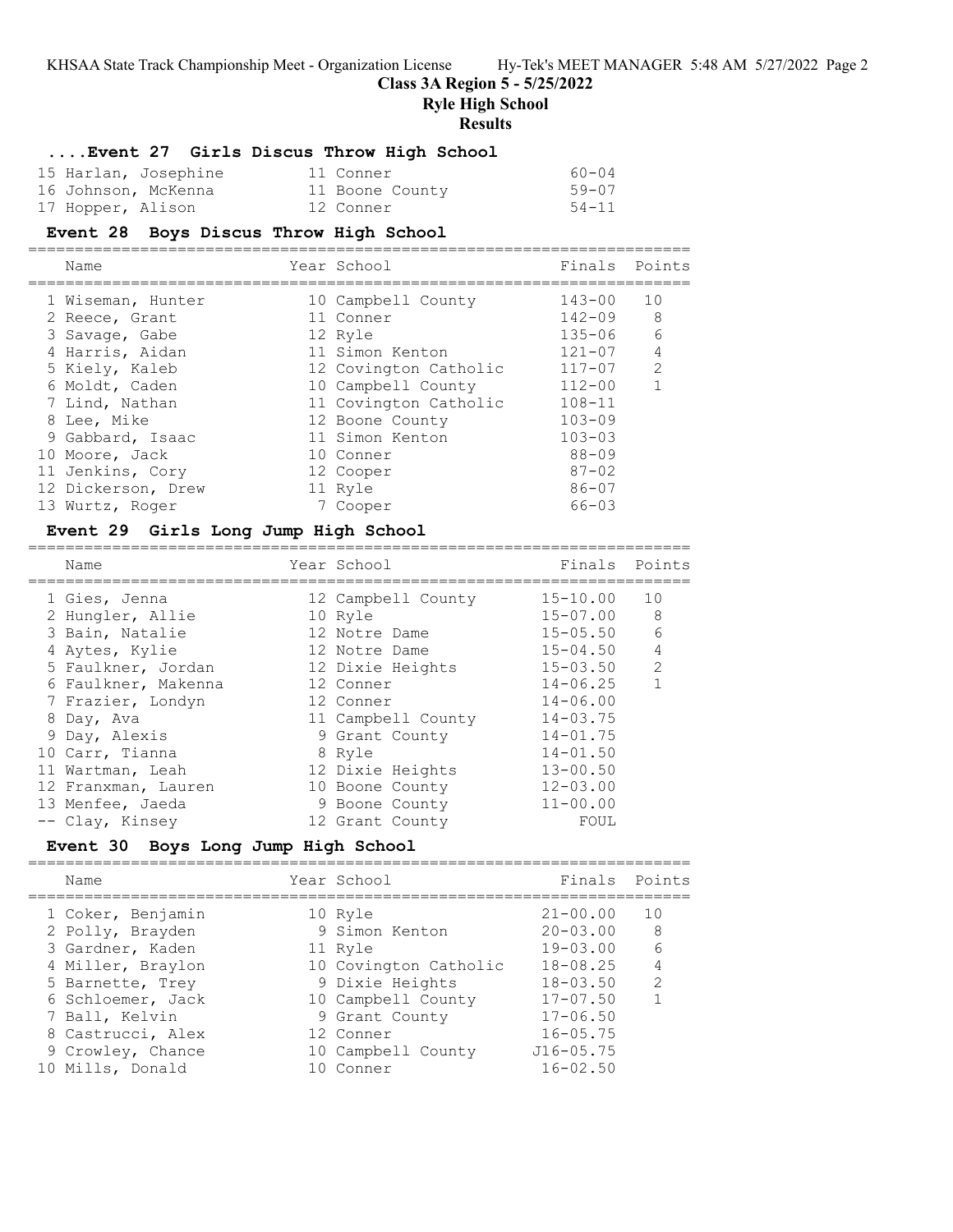**Class 3A Region 5 - 5/25/2022**

**Ryle High School**

### **Results**

**....Event 30 Boys Long Jump High School**

| 11 Gassama, Alioun | 12 Dixie Heights | $15 - 09.00$ |
|--------------------|------------------|--------------|
| 12 Leap, Owen      | 9 Grant County   | $15 - 03.25$ |

# **Event 31 Girls Triple Jump High School**

| Name                   | Year School        | Finals       | Points         |
|------------------------|--------------------|--------------|----------------|
| 1 Bain, Natalie        | 12 Notre Dame      | $35 - 02.50$ | 10             |
| 2 Hungler, Allie       | 10 Ryle            | $33 - 11.50$ | 8              |
| 3 Gies, Jenna          | 12 Campbell County | $32 - 02.00$ | 6              |
| 4 Faulkner, Jordan     | 12 Dixie Heights   | $31 - 03.50$ | $\overline{4}$ |
| 5 Bruns, Emily         | 9 Dixie Heights    | $31 - 02.00$ | 2              |
| 6 Day, Ava             | 11 Campbell County | $31 - 01.25$ |                |
| 7 Calhoun, Isabella    | 12 Grant County    | $30 - 11.00$ |                |
| 8 Hollenkamp, Brooke   | 10 Notre Dame      | $30 - 08.00$ |                |
| 9 Brissey, Addyson     | 8 Cooper           | $30 - 03.75$ |                |
| 10 Clayton, Julianna   | 12 Ryle            | $29 - 05.25$ |                |
| 11 Voorhees, Elizabeth | 11 Conner          | $29 - 04.75$ |                |
| 12 Defevers, Chloe     | 11 Cooper          | $28 - 10.50$ |                |
| 13 Frazier, Londyn     | 12 Conner          | $27 - 05.75$ |                |

### **Event 32 Boys Triple Jump High School**

| Name                 | Year School           | Finals        | Points          |
|----------------------|-----------------------|---------------|-----------------|
| 1 Coker, Benjamin    | 10 Ryle               | $40 - 10.00$  | 10              |
| 2 Polly, Brayden     | 9 Simon Kenton        | $39 - 08.50$  | 8               |
| 3 Carr, Derril       | 11 Ryle               | $39 - 03.75$  | $6\overline{6}$ |
| 4 Miller, Braylon    | 10 Covington Catholic | $38 - 05.25$  | $\overline{4}$  |
| 5 Harrison, Elijah   | 10 Cooper             | $37 - 07.50$  | $\mathcal{L}$   |
| 6 Schloemer, Jack    | 10 Campbell County    | $36 - 08.25$  |                 |
| 7 Zembrodt, Mitchell | 12 Covington Catholic | $36 - 03.00$  |                 |
| 8 Barnette, Trey     | 9 Dixie Heights       | $35 - 07.25$  |                 |
| 9 Mills, Donald      | 10 Conner             | $J35 - 07.25$ |                 |
| 10 Funston, Blake    | 9 Campbell County     | $35 - 06.00$  |                 |
| 11 McDowell, Evan    | 9 Dixie Heights       | $33 - 03.00$  |                 |
| 12 Smith, Nicholas   | 12 Conner             | $31 - 00.50$  |                 |

### **Event 33 Girls High Jump High School**

| Name                | Year School        | Finals Points |               |
|---------------------|--------------------|---------------|---------------|
| 1 Seiler, Savannah  | 11 Simon Kenton    | $4 - 08.00$   | 10            |
| 2 Hooper, Caroline  | 10 Dixie Heights   | $4 - 06.00$   | 8             |
| 3 Gardner, Kylah    | 10 Ryle            | J4-06.00      | 6             |
| 4 Murphy, Makenna   | 10 Conner          | $4 - 04.00$   | 4             |
| 5 Long, Maia        | 11 Dixie Heights   | $J4 - 04.00$  | $\mathcal{L}$ |
| 6 Holley, Michelle  | 9 Ryle             | $J4 - 04.00$  |               |
| 7 Harlan, Josephine | 11 Conner          | $4 - 02.00$   |               |
| 8 Cropper, Jordan   | 9 Boone County     | $J4 - 02.00$  |               |
| 9 Collins, Allison  | 10 Campbell County | $4 - 00.00$   |               |
| 10 Barczak, Jasmine | 10 Notre Dame      | $J4 - 00.00$  |               |
| 10 Jones, Ally      | 11 Notre Dame      | $J4 - 00.00$  |               |
| 12 McCray, Rebecca  | 9 Boone County     | $J4 - 00.00$  |               |
| 12 Day, Alexis      | 9 Grant County     | $J4 - 00.00$  |               |
|                     |                    |               |               |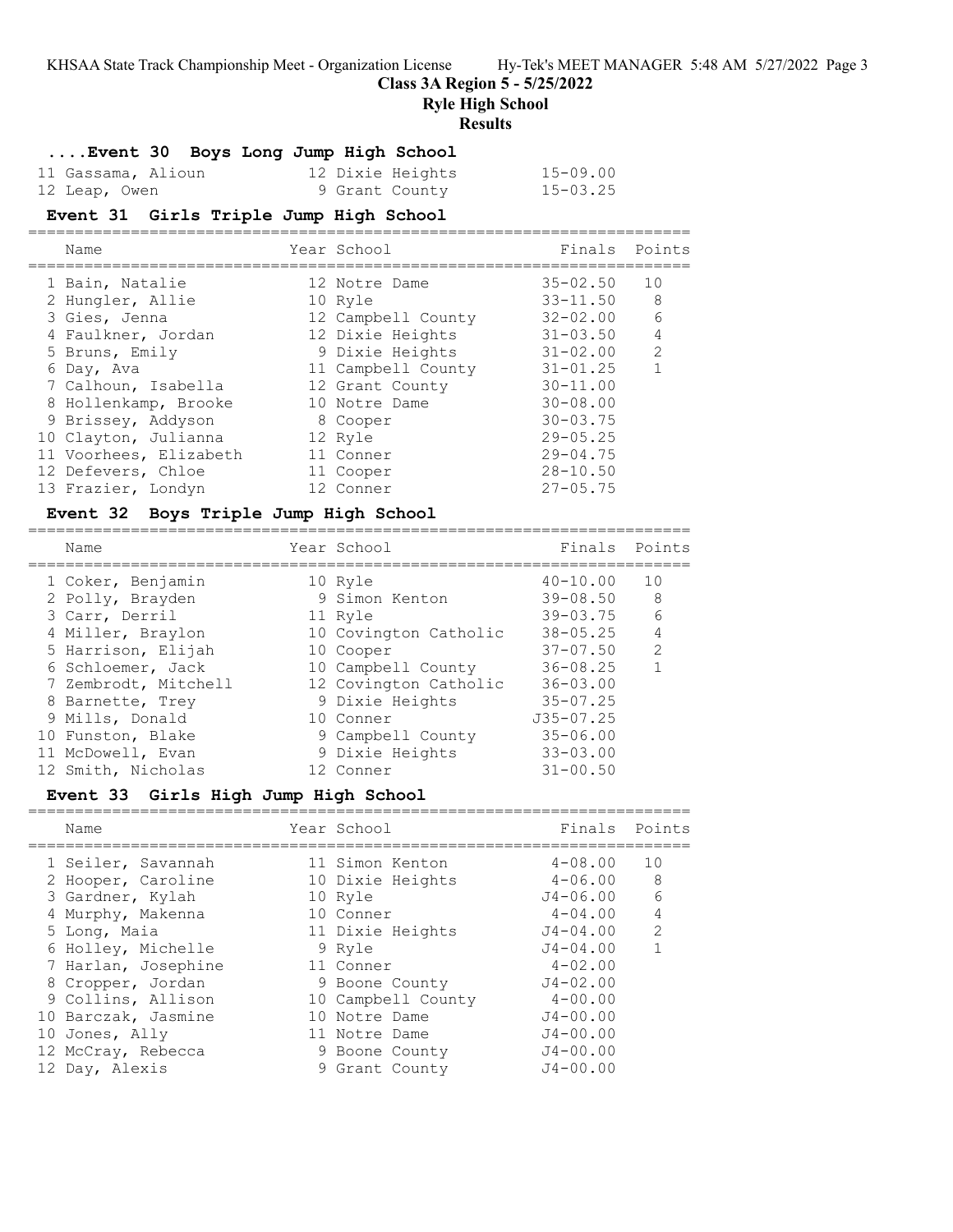**Class 3A Region 5 - 5/25/2022**

**Ryle High School**

#### **Results**

### **....Event 33 Girls High Jump High School**

-- Brissey, Addyson 8 Cooper NH

## **Event 34 Boys High Jump High School**

| Name                 | Year School           | Finals       | Points         |
|----------------------|-----------------------|--------------|----------------|
| 1 Coker, Benjamin    | 10 Ryle               | $5 - 10.00$  | 10             |
| 2 Long, Ethan        | 10 Covington Catholic | $J5 - 10.00$ | -8             |
| 3 Polly, Brayden     | 9 Simon Kenton        | $J5 - 10.00$ | 6              |
| 4 Hawkins, Kel       | 12 Dixie Heights      | $5 - 08.00$  | $\overline{4}$ |
| 5 LaCroix, Landon    | 10 Cooper             | $5 - 04.00$  | $\mathcal{L}$  |
| 6 Rosenberg, Grimm   | 10 Dixie Heights      | $J5 - 04.00$ |                |
| 7 Funston, Blake     | 9 Campbell County     | $J5 - 04.00$ |                |
| 8 Zembrodt, Mitchell | 12 Covington Catholic | $J5 - 04.00$ |                |
| -- Yates, Jacob      | 9 Campbell County     | ΝH           |                |
| -- Gardner, Kaden    | 11 Ryle               | ΝH           |                |
| -- Beckerich, Colin  | 10 Conner             | NΗ           |                |
|                      |                       |              |                |

### **Event 35 Girls Pole Vault High School**

| Name                 | Year School        | Finals Points |                |
|----------------------|--------------------|---------------|----------------|
| 1 Bauer, Abigale     | 10 Campbell County | $9 - 00.00$   | 1 O            |
| 2 Hollenkamp, Brooke | 10 Notre Dame      | $8 - 06.00$   | 8              |
| 3 Rust, Ashlyn       | 11 Campbell County | $J8 - 06.00$  | 6              |
| 4 Parsons, Abby      | 9 Dixie Heights    | $7 - 00.00$   | $\overline{4}$ |
| 5 Dickey, Brooke     | 9 Notre Dame       | $J7 - 00.00$  | $\mathcal{P}$  |
| 6 Polk, Keeley       | 9 Dixie Heights    | $6 - 06.00$   |                |
|                      |                    |               |                |

### **Event 36 Boys Pole Vault High School**

| Name                 | Year School           | Finals Points |      |
|----------------------|-----------------------|---------------|------|
| 1 Gerth, Greysen     | 12 Simon Kenton       | $12 - 06.00$  | 10   |
| 2 Bishop, Anthony    | 11 Covington Catholic | $12 - 00.00$  | -8   |
| 3 Keller, Deion      | 11 Campbell County    | $11 - 06.00$  | 6    |
| 4 Southerland, Jude  | 10 Ryle               | $10 - 06.00$  | 3    |
| 4 Krebs, Kevin       | 12 Covington Catholic | $10 - 06.00$  | 3    |
| 6 Lawson, Zach       | 10 Dixie Heights      | $J10 - 06.00$ | 0.50 |
| 6 Southerland, Ethan | 10 Ryle               | $J10 - 06.00$ | 0.50 |
| 8 Fromeyer, Aaron    | 12 Campbell County    | $J10 - 06.00$ |      |
| 9 Breeden, Ben       | 10 Simon Kenton       | $9 - 06.00$   |      |
| 10 Olt, Sam          | 12 Dixie Heights      | $J9 - 06.00$  |      |
|                      |                       |               |      |

# **Event 41 Mixed Shot Put Unified**

| Name                    | Year School      | Finals |                               |
|-------------------------|------------------|--------|-------------------------------|
| 1 Kyle, Ryan            | M12 Boone County |        | $66 - 11.00$ Kenny Maury-11   |
| 2 Flick, Adam           | M12 Grant County |        | 65-03.50 Brooklyn Hammonds-12 |
| 3 Eibel, Isaac          | M11 Ryle         |        | 62-08.00 Cole Thomas-12       |
| 4 Zepahua, Jennifer     | W11 Ryle         |        | 53-11.00 Jameson Smith-12     |
| 5 Gregory, Anna         | W11 Ryle         |        | 45-10.00 Ouinn Eubank-10      |
| 6 Lane, Ellee           | W9 Grant County  |        | 45-05.00 Emma Ray-9           |
| 7 Alexander, Anna Grace | W12 Ryle         |        | $42-06.00$ Zach Oligee-10     |
|                         |                  |        |                               |